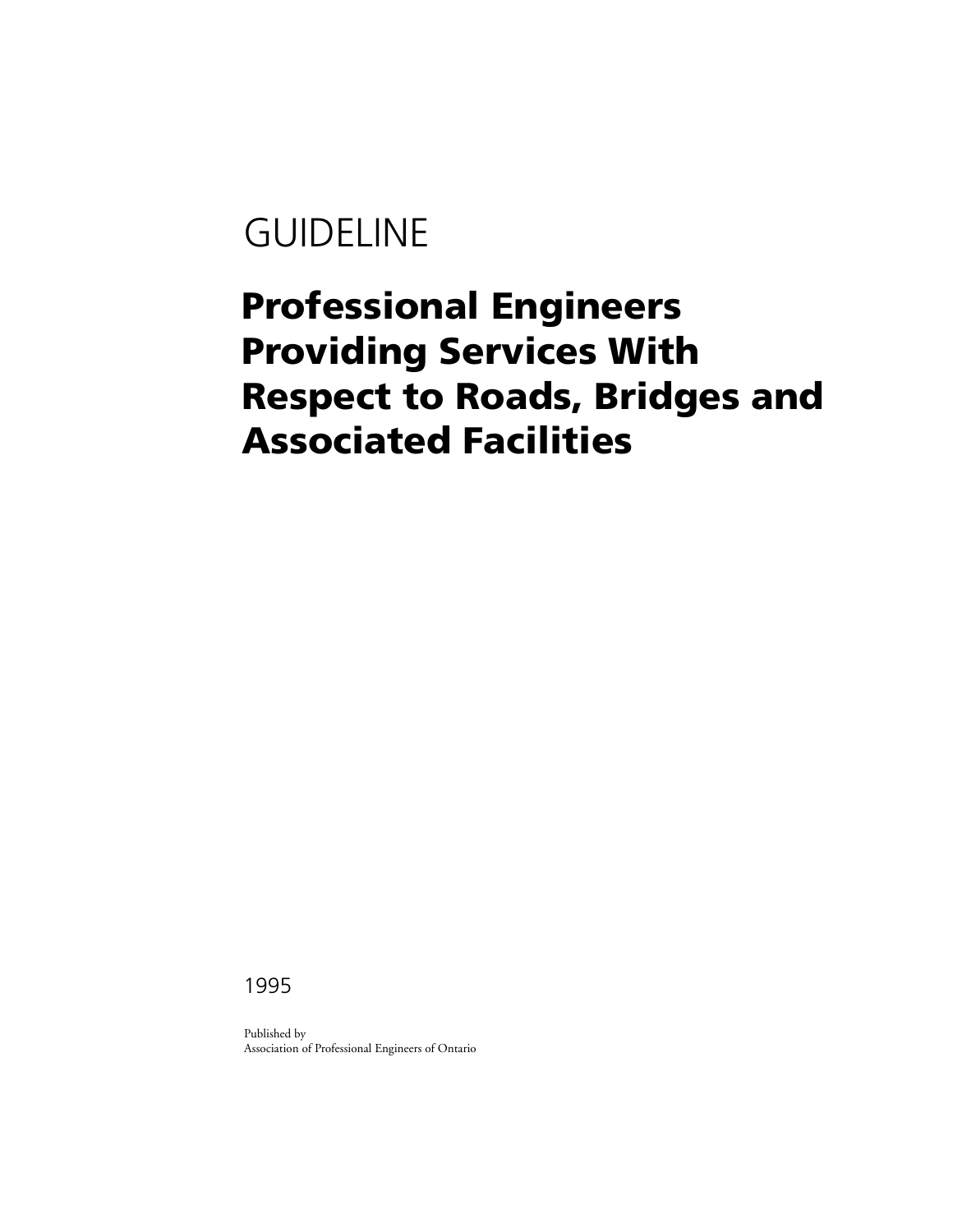# **CONTENTS**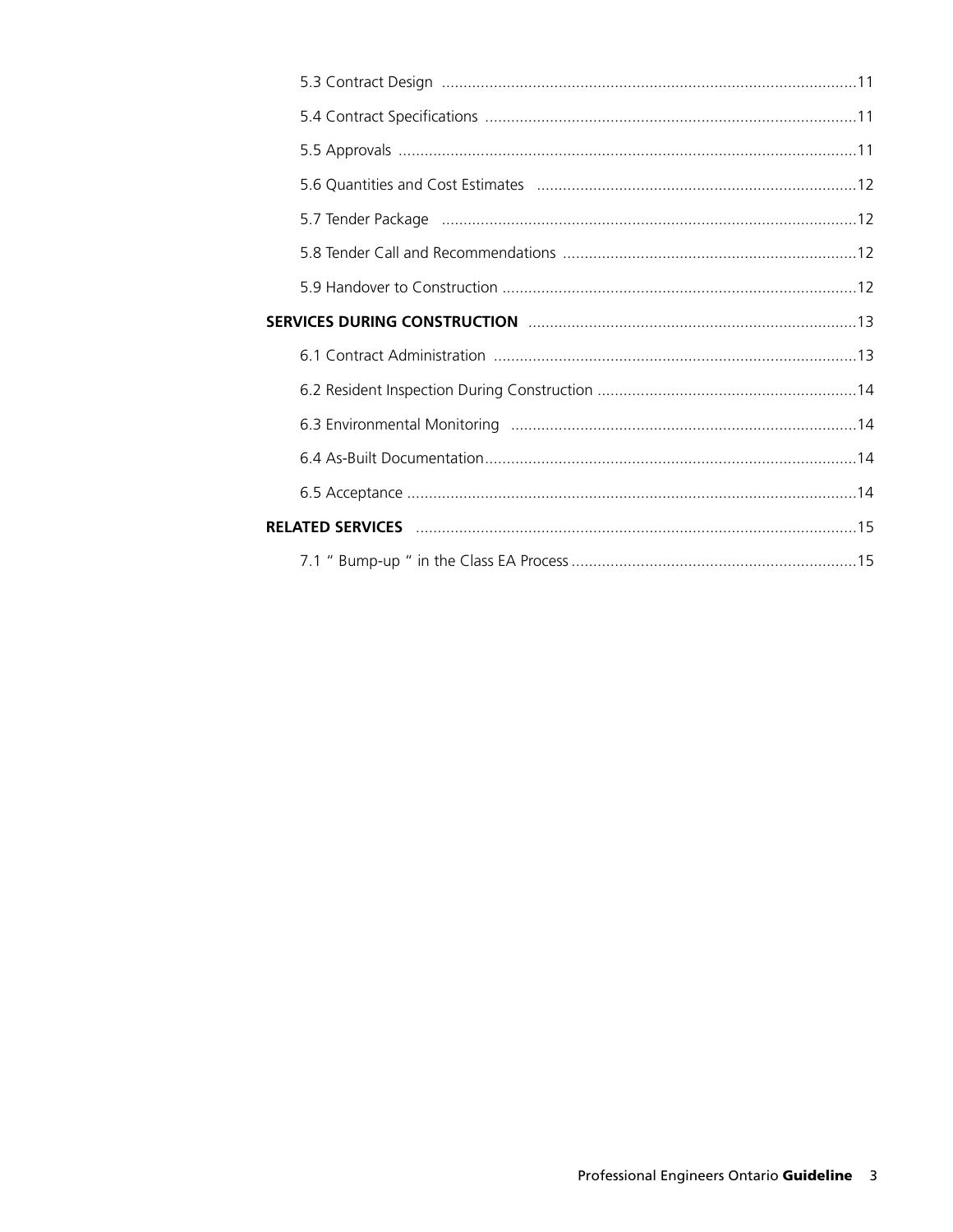# **SCOPE**

This guideline should be read in conjunction with the Foreword.

It is intended for use by professional engineers providing services related to planning, design, construction, rehabilitation, management and operation of roads, bridges and associated facilities. It does not replace existing standards, specifications, codes of practice, or engineering design requirements for such works and facilities.

## **1.1 Types Of Services**

There are six major types of services required from professional engineers:

- ◆ project needs assessment;
- ◆ assessment of alternatives and impact analysis;
- **◆** preliminary design;
- **◆** detailed design, contract drawings and specifications;
- **◆** services during construction;
- **◆** related services.

The first three services are generally required as part of the environmental assessment process, leading to the submission and acceptance of an environmental study report on a project.

# **PROJECT NEEDS ASSESSMENT**

Clients generally undertake projects in response to such identified problems or deficiencies as traffic congestion, traffic hazards, structural deterioration, high maintenance requirements, substandard geometrics, or inadequate service facilities. Although these problems may not be obvious to the public, it is necessary to document factors that lead to the conclusion that improvement is needed.

A *project needs assessment* should lead to development of a clear problem statement, identification of alternative solutions to problems or deficiencies, and confirmation of the process to be followed to meet the requirements of the Environmental Assessment Act.

In some cases, clients undertake a project needs assessment directly. Where clients require professional services, the following activities/ services are generally associated with this phase of a project.

#### **2.1 Project Appraisal**

A *project appraisal report* is prepared containing information on the project's:

- **◆** background and history;
- **◆** scope and complexity;
- **◆** study objectives;
- **◆** limits of study area;
- **◆** list of relevant factors to be considered;
- **◆** preliminary planning criteria, and
- **◆** recommended study method or approach.

#### **2.2 Data Acquisition**

During this phase of a project, engineers research relevant existing data and identify the need for additional information on such areas as transportation and the natural, social and economic environment. Additional data acquisition may be required to develop clear problem statements and/or to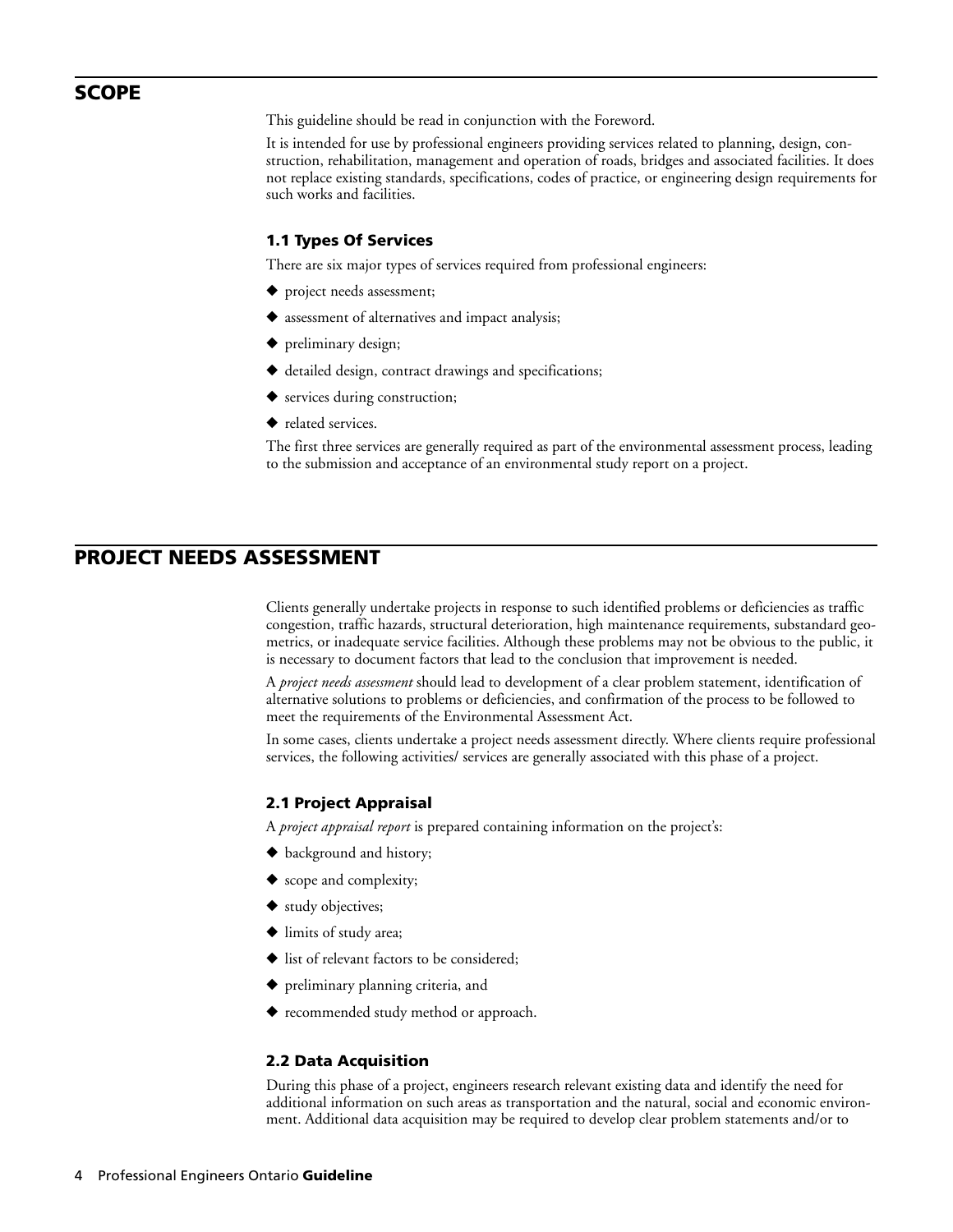identify /evaluate alternative solutions to problems.

The type of data required will depend on the type of problems/deficiencies. Data that could be required include:

- **◆** present and planned land use;
- **◆** present and projected traffic volumes and characteristics;
- **◆** service levels;
- ◆ condition surveys/reports;
- **◆** existing and future utilities;
- **◆** maintenance reports;
- **◆** accident reports;
- **◆** geotechnical and geoenvironmental;
- **◆** drainage and hydrology;
- **◆** topography;
- ◆ natural environment, for example fisheries and aquatic habitat, wildlife, vegetation, or wetlands;
- **◆** ambient noise levels;
- ◆ socioeconomic, for example agriculture, commercial, industrial, or tourism;
- **◆** property;
- **◆** historical and heritage;
- **◆** roadway and structure appraisals, and
- **◆** urban design studies.

#### **2.3 Problem/Need Statement**

Engineers should justify and rationalize projects using clear *problem/need statements* with supporting documentation. For projects that are expected to generate considerable public interest or controversy, engineers may consider an initial public consultation process, so that the public may be involved in assessing the problems and formulating problem statements.

## **2.4 Identification of Alternatives**

Engineers should identify and develop a range of alternative solutions to problems. All reasonable alternatives should be identified and described, including the "do nothing" alternative.

#### **2.5 Environmental Assessment† Requirements**

At the conclusion of this phase of a project, engineers should establish which process the project must follow to meet the requirements of applicable federal and/or provincial environmental assessment regulations. In arriving at recommendations, engineers should follow the processes outlined in the most current versions of the following documents:

- **◆** *Class Environmental Assessment for Municipal Road Projects*, MEA
- **◆** *Provincial Highways Class Environmental Assessment*, MTO
- **◆** *Environmental Assessment Review Process*, Federal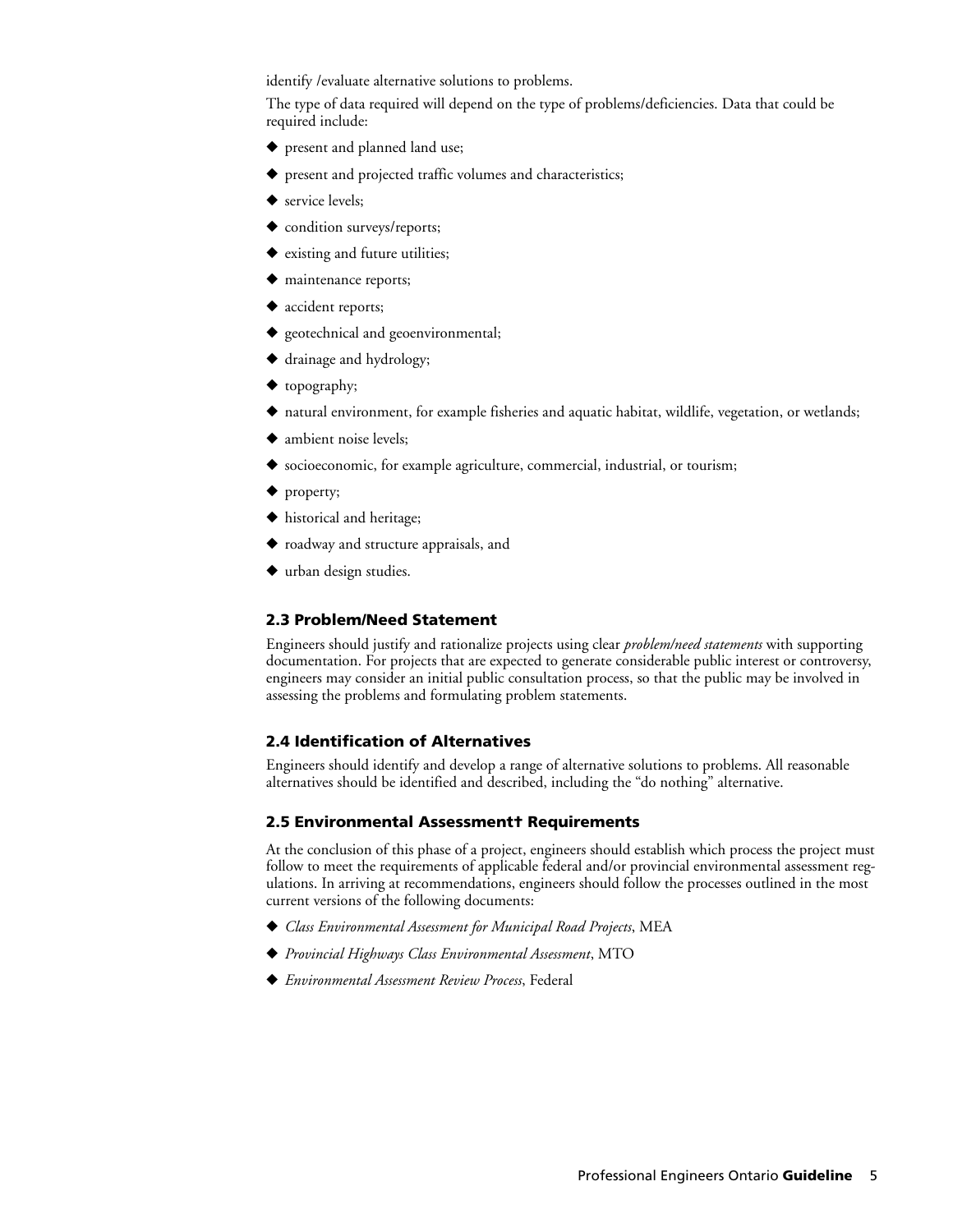# **ASSESSMENT OF ALTERNATIVES AND IMPACT ANALYSIS**

Engineers should identify and develop basic alternative solutions in conceptual form, to resolve identified problems/needs and to meet project objectives. This may entail additional data acquisition for impact analysis.

# **3.1 Data Acquisition**

To complete this phase of a project properly, engineers should review site conditions and research relevant data, as well as recommend and/or arrange for further collection of information or testing. Engaging specialists may be necessary.

In addition to the type of data identified in Section 2.2, they may require field survey work, as appropriate, and unit construction costs.

## **3.2 Alternative Solutions**

Engineers should consider a range of solutions to identified problems, including functionally different alternatives to given solutions and alternative methods of implementing solutions. Alternatives may include:

- **◆** do nothing;
- **◆** physical modifications/improvements to existing facilities;
- **◆** new facilities;
- **◆** alternative modes of transportation, and
- **◆** operational improvements.

The "do nothing" alternative must also be considered as a benchmark for evaluation of other alternatives.

Alternatives should be developed in sufficient detail and illustrated in appropriate scales to facilitate subsequent evaluation and presentation at such events as public meetings. Depending on project needs and client requirements, perspectives, artist's renderings, electronic video imaging, or similar presentation materials may be necessary.

Cost estimates for alternatives under consideration may be required.

#### **3.3 Impact Considerations**

Engineers should identify the magnitude of net positive and negative effects of each alternative solution, taking into account each alternative's impact on the natural, social and economic environment. The level of detail required in this step may vary from project to project, depending on the relative significance of the effects under consideration.

Engineers should also identify appropriate measures to mitigate the negative environmental impact for each of the alternatives under consideration.

#### **3.4 Evaluation of Alternatives**

Engineers should establish what factors are appropriate for analyzing the alternatives and the relative importance of these factors in the analysis. They should develop procedures to permit systematic evaluation of alternatives for their advantages, disadvantages, adverse impacts and possible mitigating measures. These procedures should assist in the decision-making process, to help determine which alternative best meets the project's objectives.

Engineers should provide the necessary background information to allow the public, key stakeholders, review agencies, advisory committees and clients to evaluate the alternatives.

The evaluation process must be sensitive and flexible enough to accommodate changing conditions and new information as it becomes available. It should be phased, progressively narrowing the number of alternatives for further study. The objective is to obtain an overall consensus towards a preferred alternative.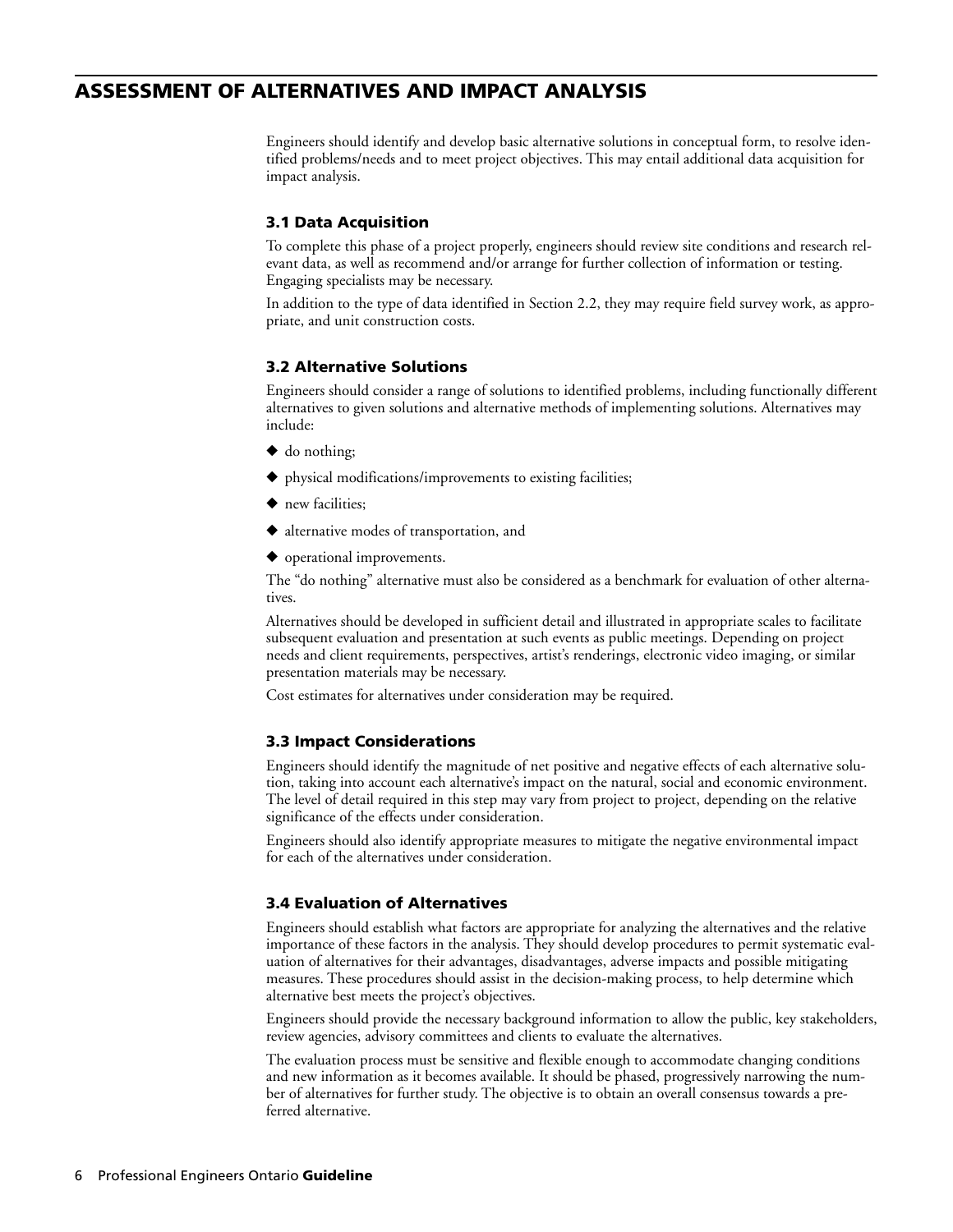It is important that recommended solutions at this phase be presented not as decisions but rather as preliminary preferences.

## **3.5 Review Agencies/Public Consultation**

Engineers should identify and contact all review agencies, to solicit their comments and input. Some projects may be subject to federal laws, regulations or environmental assessment requirements.

Engineers should also identify projects' key stakeholders. These may include utility agencies, abutting property owners or businesses, community associations and interest groups.

Depending on a project's nature, engineers may be required to establish and consult with formalized technical and/or public advisory committees throughout its various stages.

Engineers should develop comprehensive communications plans, when these are required, to seek public input through a project's various stages. These plans should be developed according to any applicable guidelines established through provincial and/or federal environmental assessment processes.

Activities relating to a public participation/consultation program may include:

- **◆** preparing information brochures, pamphlets and advertising;
- **◆** preparing appropriate exhibits and displays;
- **◆** focus group/individual discussions;
- **◆** public meetings/drop-in centres;
- ◆ community association meetings;
- **◆** workshops/seminars;
- **◆** disseminating information through media, advertising or mailings, and
- **◆** establishing telephone hotlines, to disseminate information and to receive public input.

## **3.6 Selection of Preferred Solution**

Selecting preferred solutions should ideally be based on overall consensus of projects' stakeholders and participants. If this is impossible, engineers should recommend preferred solutions, based on solutions' technical merits, minimizing environmental impact, requirements of review agencies and input from project participants.

Engineers should develop preferred solutions in sufficient detail and illustrate them at appropriate scales. They should explain reasons for selection and highlight potential environmental impacts and mitigation measures required. They should prepare recommended implementation programs and cost estimates.

At this point, engineers should review and confirm the environmental assessment process to be followed through a project's subsequent stages.

#### **3.7 Project Documentation**

Engineers should prepare and distribute their notes of the various meetings with the project team and other participants and the correspondence with various stakeholders, review and approval agencies and the public.

They should document the entire study process in a report form suitable for reference during the project's subsequent stages.

For bridge projects, they may be required to submit an environmental study report at this stage. For new transportation corridors, an individual environmental assessment report may be required. They should prepare these reports according to applicable provincial and/or federal guidelines.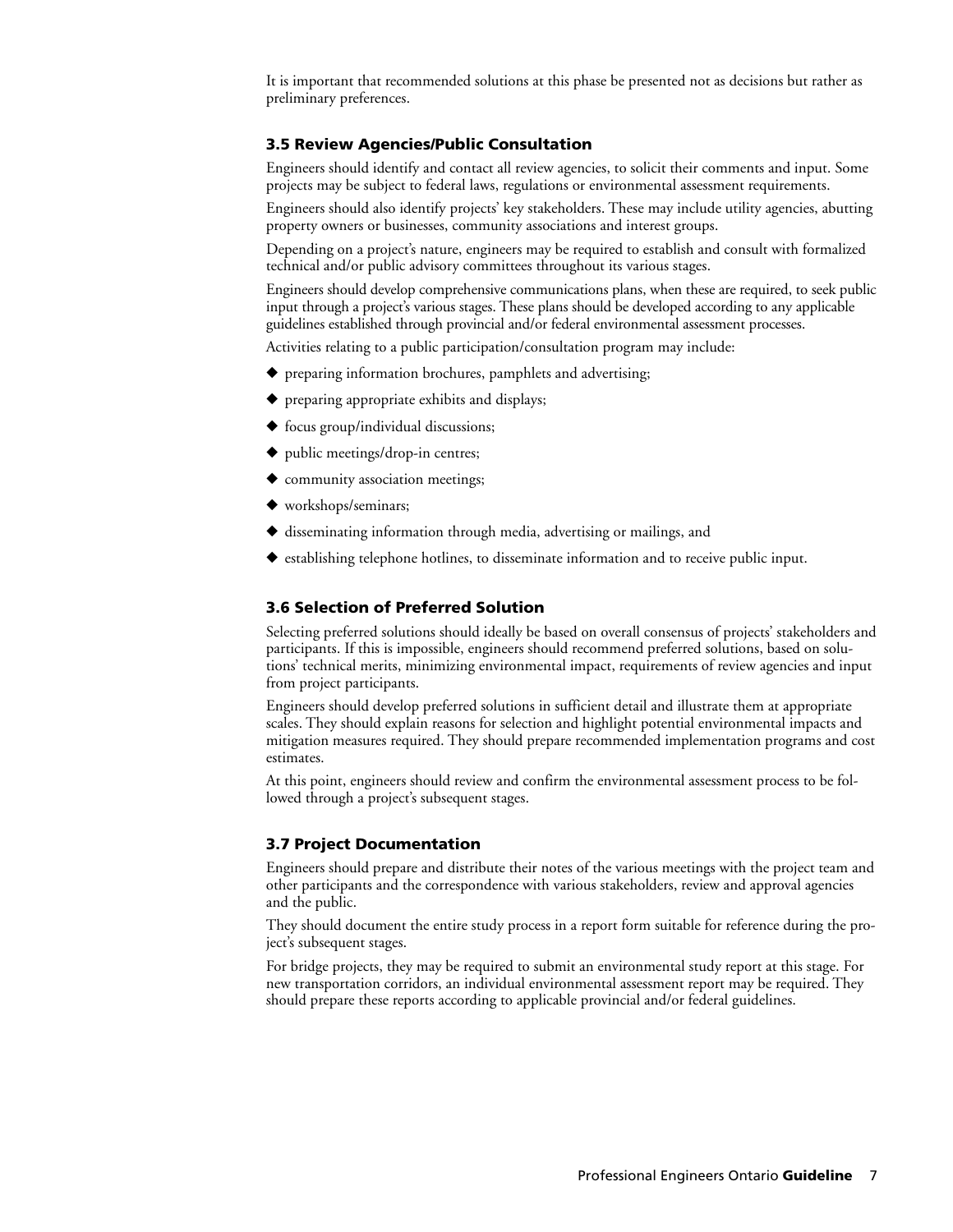# **PRELIMINARY DESIGN**

Engineering services described in this phase relate to alternative methods of implementing preferred solutions. The work should normally be based on concepts and recommendations developed from project needs assessments and impact analyses. Engineers should prepare preliminary plans and/or reports for each alternative method, outlining the design criteria, and detailing environmental and economic assessments and cost estimates. These reports should include engineers' recommendations.

## **4.1 Data Acquisition**

Engineers should request and/or collect all existing pertinent information, including any reports prepared under previous phases and the data used in their preparation. Engineers should review the site conditions with the data and information available, and recommend or arrange for further testing or collection of any information required to execute this phase of work properly. Acquisition of additional specialist services in addition to those identified in Section 3.1 may be necessary.

#### **4.2 Preliminary Design Alternatives**

Engineers should identify, analyze and select alternative methods of implementing preferred solutions. Factors to be considered in this analysis may include:

- ◆ design options, based on environmental, geometric, pavement types, structure configuration, construction staging, soils, drainage, utilities, traffic, landscaping, costs and property for both initial and ultimate stages;
- **◆** preparation of design criteria;
- **◆** preliminary design drawings, illustrating plans, profiles and cross sections;
- **◆** preliminary drainage design, relocation of utilities and services, road detours, railway diversions and illumination;
- **◆** property requirements, and
- **◆** capital and life cycle costs.

#### **4.3 Impact Considerations**

Engineers should identify the magnitude of net positive and negative effects of each preliminary design alternative, considering the impact of each alternative on the natural, social and economic environments. The level of detail may vary, depending on project requirements and each effect's relative significance.

Engineers should also identify the appropriate measures to mitigate any negative environmental impact for each of the alternatives under consideration.

#### **4.4 Evaluation**

The evaluation undertaken under this phase is similar to that described under Section 3.4, except that it should be more detailed.

#### **4.5 Review Agencies/Public Consultation**

During preliminary design, engineers should continue the consultation process with review agencies, stakeholders and the public as described in Section 3.5. Participants should also include all those who previously expressed interest and all those whom the project directly affects.

Services may include presentations at advisory, technical and public meetings.

#### **4.6 Recommended Preliminary Design**

Based on the foregoing work, engineers should select or confirm recommended preliminary designs. These should be developed in sufficient detail to facilitate review by review agencies, stakeholders and the public.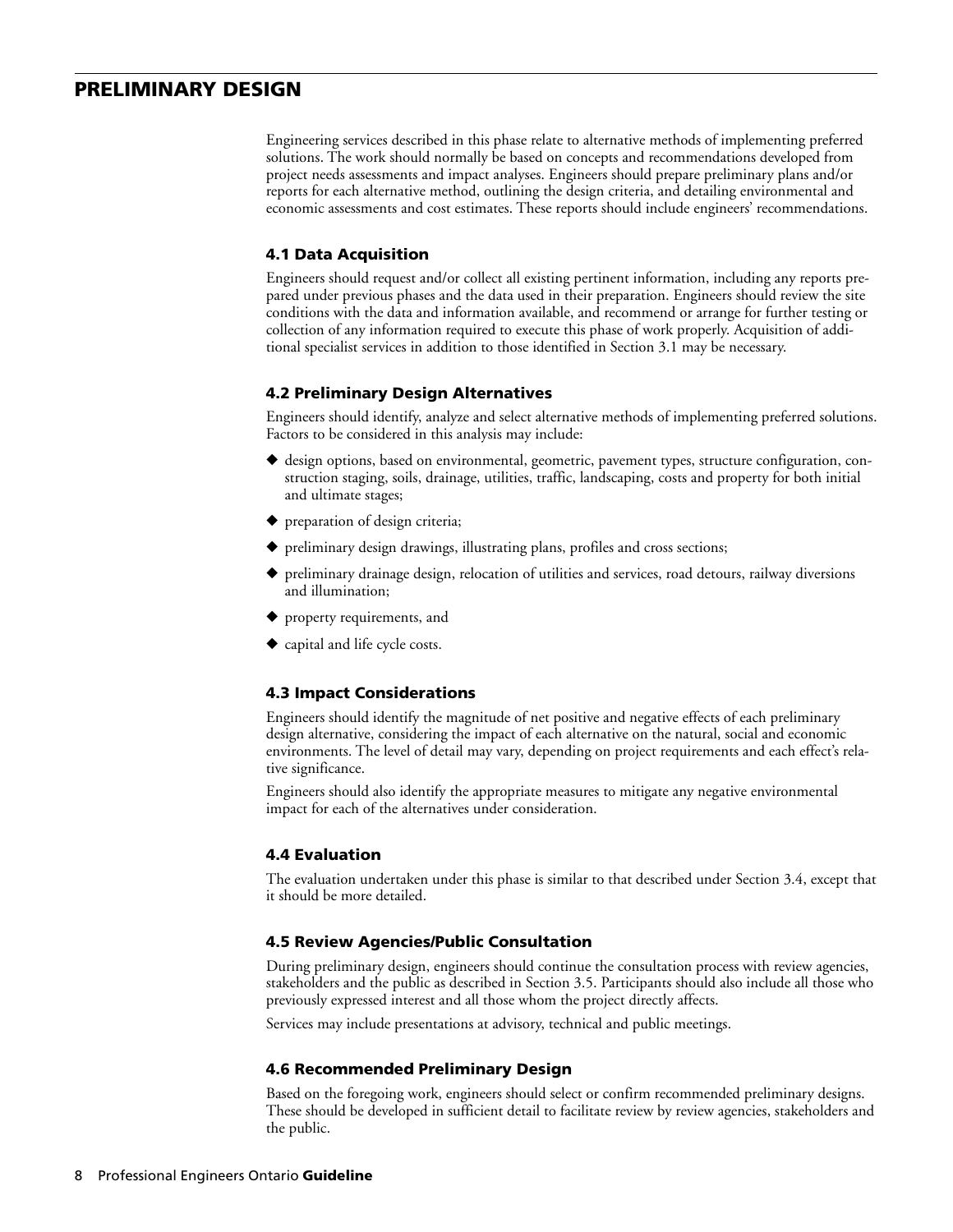At this point, engineers should also review and confirm the environmental assessment process to be followed through a project's subsequent stages.

#### **4.7 Documentation**

Engineers should prepare for distribution notes of various meetings with project teams and other participants and correspondence with various review agencies, stakeholders and the public. At the conclusion of this phase, engineers should prepare preliminary design reports and/or an environmental study reports. Preliminary design reports may include:

- ◆ existing and future conditions, e.g. physiography, utilities, property limits, land use and highway access;
- **◆** traffic projections;
- **◆** design criteria;
- ◆ description and evaluation of all alternatives considered and rationale for selection of recommended preliminary designs;
- **◆** detailed descriptions of recommended preliminary designs;
- **◆** environmental impacts and mitigation;
- **◆** property requirements;
- **◆** project staging and scheduling;
- **◆** estimated project costs with breakdown into major items;
- **◆** cost sharing arrangements with other parties;
- **◆** commitments to be undertaken during design, and
- **◆** documentation of the consultation process.

Environmental study reports or environmental assessment reports should be prepared and filed according to applicable provincial and/or federal guidelines.

#### **4.8 Approvals**

If an environmental study report has been filed, it is necessary to wait a specified period to receive comments from the public. After this, the Ministry of Environment and Energy may either approve the project, require additional work be done to address concerns, or grant a "bump-up", which might necessitate a full environmental hearing. Whatever the outcome, engineers should prepare and submit the necessary applications for approval by appropriate regulatory agencies.

For projects under federal jurisdiction, engineers should also ensure that the requirements under the federal Environmental Assessment Review Process are met.

# **DETAILED DESIGN, CONTRACT DRAWINGS AND SPECIFICATIONS**

Engineering services described in this phase relate to detailed design, drawings, specifications and contract package preparation for tendering of roads, bridges and associated facilities.

Road and associated facility design services may include, but are not limited to, such items as:

- **◆** site preparation;
- **◆** grading;
- **◆** granular base;
- **◆** pavement;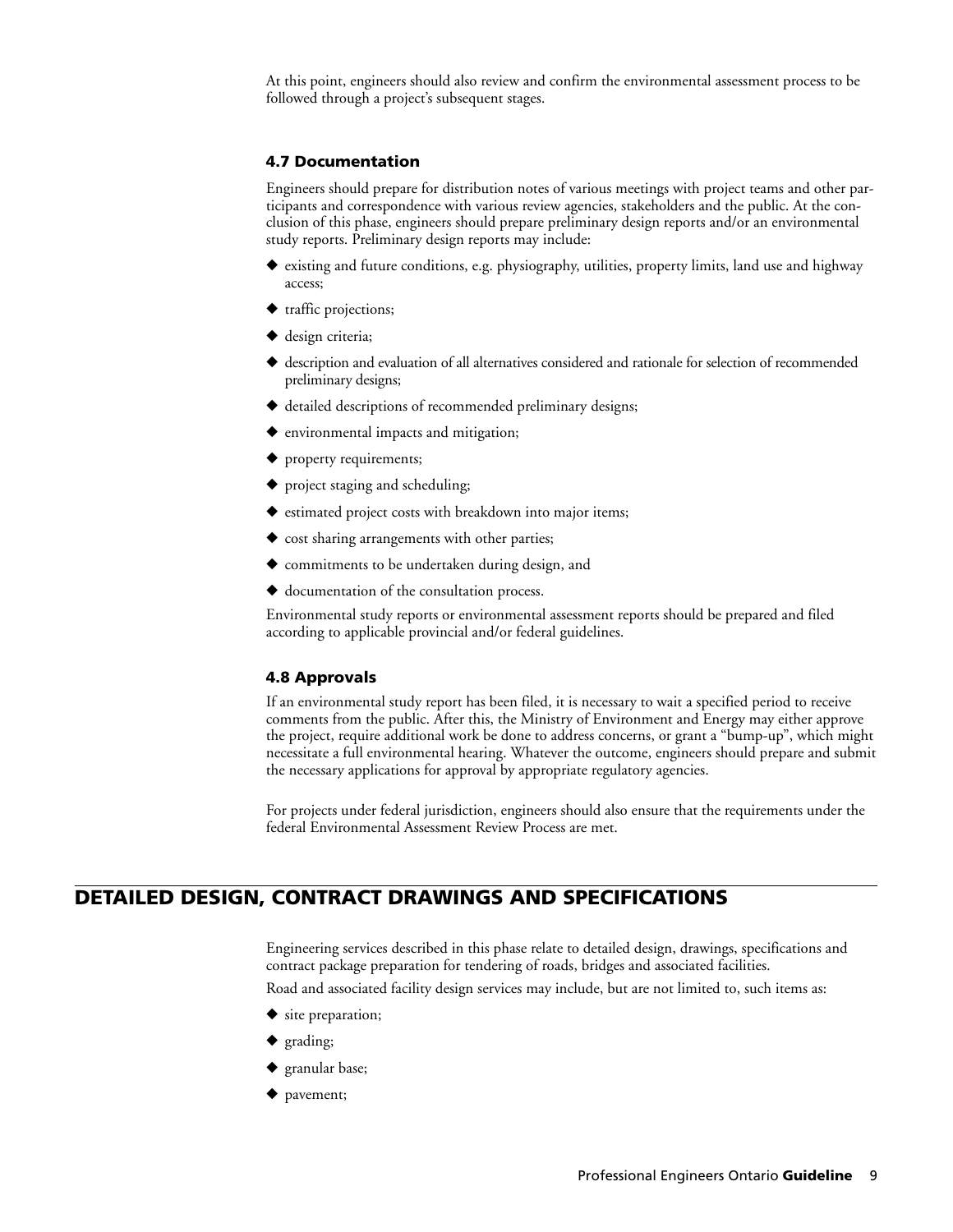- **◆** sewers and drainage works;
- **◆** stormwater and water quality management facilities;
- ◆ curbs and gutters;
- **◆** sidewalks;
- **◆** guiderails;
- **◆** fencing;
- **◆** landscaping;
- **◆** detours;
- **◆** traffic staging;
- ◆ protection systems;
- **◆** illumination;
- **◆** traffic control devices, and
- **◆** traffic management and parking facilities.

In addition, structural design services may include, but are not limited to, such items as bridges, tunnels, culverts and drainage structures, retaining walls, sign and lighting supports, noise barriers, gabion structures, and associated temporary works and appurtenances.

An approved preliminary design report may be available at the start of the detailed design process. if not, clients should supply design criteria or request engineers to recommend appropriate criteria for approval.

Engineers may prepare work plans for the services to be provided and review them with clients. They should also arrange appropriate meetings with clients throughout projects to review progress.

Engineers should review with clients the use of computer automation in design.

#### **5.1 Data Acquisition**

Engineers may be provided with, or may be requested to provide or obtain as part of their services:

- ◆ copies of all previous planning, engineering or environmental reports, including an environmental study report where applicable;
- ◆ base plans at an appropriate scale, cross-sections, horizontal and vertical alignments and relevant survey data;
- **◆** property plans describing ownership and jurisdiction;
- **◆** utility location plans;
- **◆** geotechnical and geoenvironmental information;
- **◆** drainage plans;
- **◆** traffic data, and
- **◆** design criteria.

#### **5.2 Detailed Design**

Detailed design may include such elements as:

- **◆** site plans;
- **◆** geometric design;
- **◆** horizontal and vertical alignments;
- **◆** pavement design;
- **◆** typical cross-sections;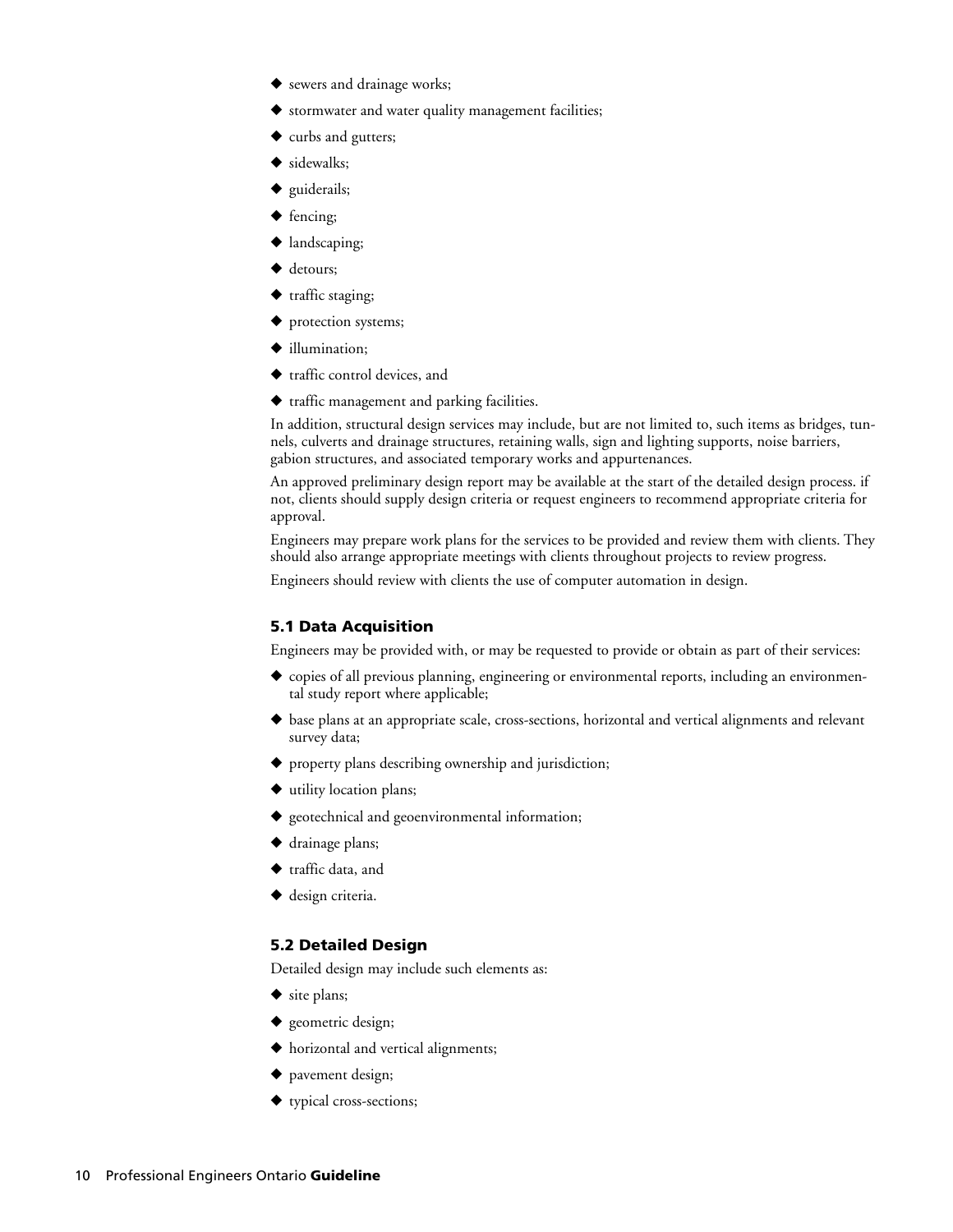- **◆** design cross-sections;
- **◆** earth balance design;
- **◆** grading;
- **◆** drainage–quality and quantity, and storm sewer design;
- **◆** utilities;
- **◆** pavement elevations;
- **◆** illumination;
- **◆** traffic control devices;
- **◆** hydrotechnical design;
- **◆** foundation design;
- **◆** substructure design;
- **◆** superstructure design;
- ◆ barriers, railings, expansion joints, bearings, protection systems;
- **◆** traffic staging and detours, and
- **◆** property requirements.

Road and bridge designs must be undertaken according to the most recent municipal, provincial, federal, or other applicable standards.

The Engineer will plot design cross-sections that may show original ground line and new construction. These will be used for quantity calculations and grading design. Property requirements must be identified.

Utility conflicts and relocations must be identified and coordinated/negotiated with the appropriate utility agencies.

The engineering design must mitigate identified environmental effect.

# **5.3 Contract Drawings**

Engineers will prepare contract drawings that meet clients' requirements. Engineers' seals and signatures should be on all drawings.

Drawings should clearly differentiate between original conditions and new construction, with all prominent features clearly labelled and design features identified by appropriate legends. Engineers may be required to prepare detailed plans to show non-standard details.

Drawings should include horizontal and vertical control data, if not provided in some other format.

Engineers should also ensure that, where necessary, appropriate property requirements (permanent or temporary) are identified and shown.

## **5.4 Contract Specifications**

Engineers will prepare contract specifications to provide instructions to contractors. Specifications can be used to address construction practices, materials and methods of measurement and payment.

In preparing contract specifications, engineers should use clients' standard specifications wherever possible. They should produce non-standard specifications when necessary, and include special provisions to describe work not adequately addressed by standard or supplemental specifications.

#### **5.5 Approvals**

Engineers should prepare and submit applications for final approvals to appropriate regulatory agencies, and ensure that all relevant approvals have been received before award of the contract. They must obtain from private owners written permission to enter and/or construct.

Projects cannot proceed to construction before fulfilment of requisite environmental assessment requirements and approvals.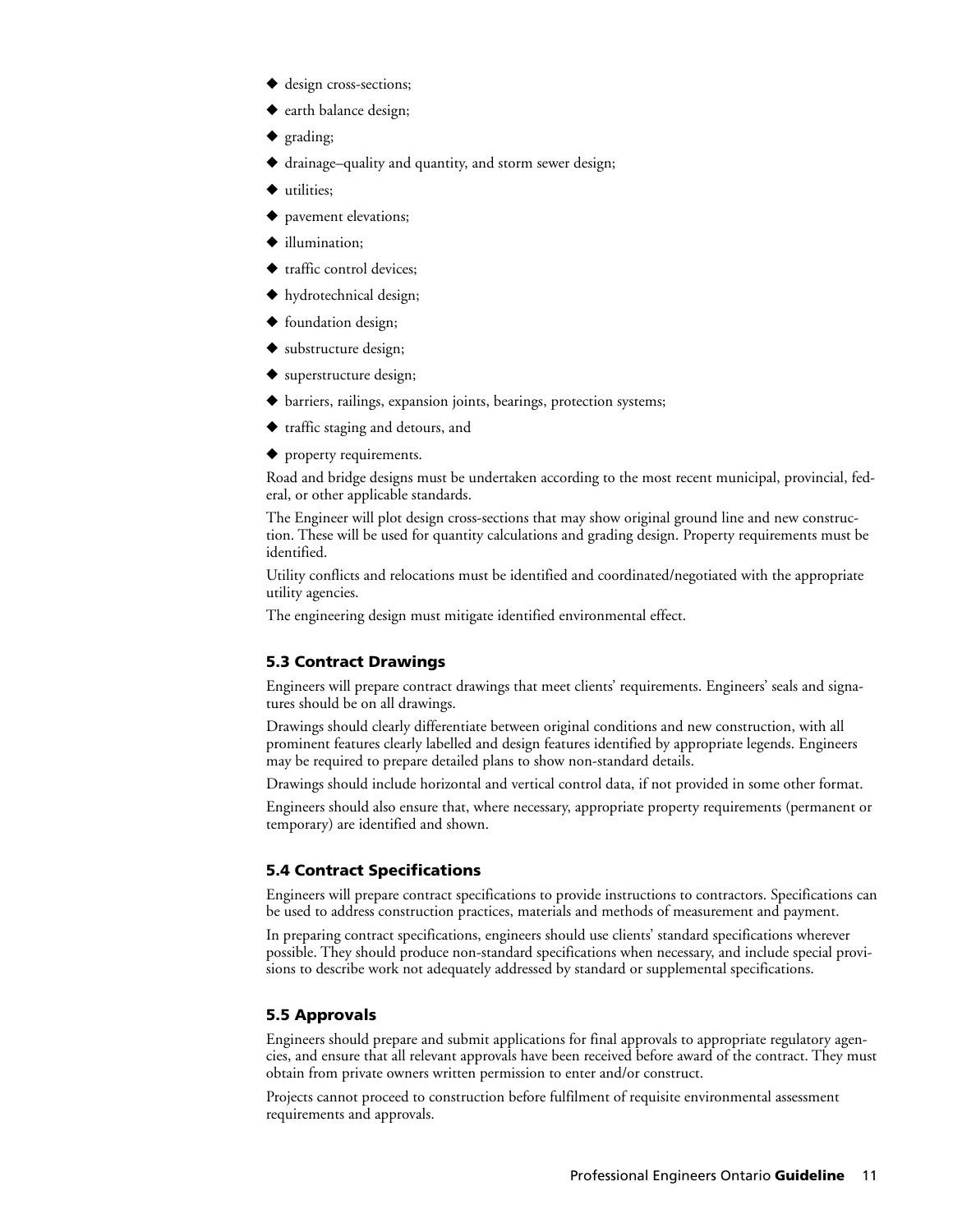Engineers may be required to attend public information meetings and/or appear before municipal councils to explain and promote the rationale behind projects.

#### **5.6 Quantities and Cost Estimates**

Engineers should update quantity and cost estimates throughout the detailed design stage, and identify significant cost escalation items to clients as they arise.

They should prepare final quantity and cost estimates upon completion of detailed design and before tender call.

#### **5.7 Tender Package**

Engineers should prepare tender packages comprising contract drawings and tender documents. Tender documents should include:

- **◆** the tender form;
- **◆** a list or copies of specifications;,
- **◆** special provisions;
- **◆** a list or copies of standard drawings;
- **◆** instructions for tenderers;
- ◆ a standard form of contract agreement;
- **◆** agreement to bond, and
- ◆ general conditions of contract.

## **5.8 Tender Call and Recommendations**

Engineers should assist clients during the tendering process. This may include responding to inquiries on the tender package during the tendering period.

If requested by clients, engineers should administer the tender call. This may include:

- **◆** developing a schedule with a tender closing date that will permit adequate time for bidding and evaluation of responses before award;
- **◆** preparing and placing the appropriate tender advertisements for the contract;
- **◆** implementing a formal process for issuing tender packages, answering contractors' inquiries, issuing addenda and receiving bids, and
- **◆** analyzing the tenders and recommending contract award.

However, clients should have the right to reject any or all tenders.

## **5.9 Handover to Construction**

Engineers should revise drawings for construction purposes. In addition to revised drawings and documents, engineers should ensure that contract administrators receive all pertinent precontract engineering data, such as:

- **◆** detailed calculations, including mass haul diagrams, if available;
- **◆** reinforcing steel schedules;
- ◆ design cross-section rolls;
- **◆** field notebooks;
- **◆** applicable computer files;
- ◆ cost sharing and recoverables;
- **◆** property agreements;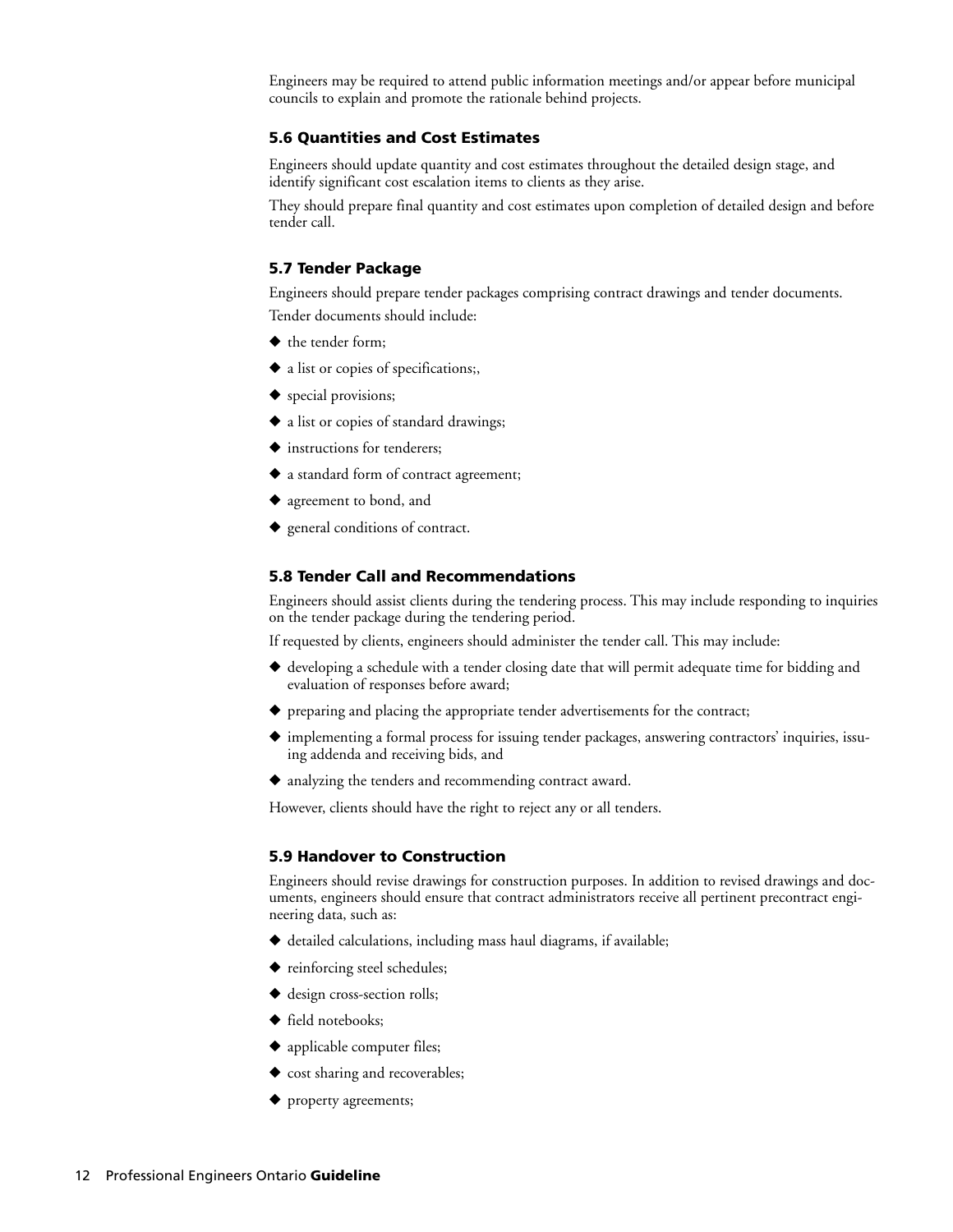- **◆** permits and approvals;
- **◆** Board Orders, and
- **◆** commitments made during the environmental assessment process.

Engineers should arrange meetings with contract administrators, to provide an opportunity to discuss design details.

# **SERVICES DURING CONSTRUCTION**

Engineers should monitor and review contractors' operations to confirm that contractors are discharging their obligations and responsibilities under the contract. Contract performance is not an engineer's responsibility, nor are engineers' review services rendered for contractors' benefit.

Engineers should notify contractors of any deficiencies in the construction of the work, instruct contractors to take appropriate corrective measures, and report results of corrective measures to clients.

They should understand that only work that has actually been seen during examination of representative samples can be said to have been appraised, and comments on the balance of the work are assumptions based upon extrapolation.

Engineers should provide services with the degree of care, skill and diligence normally associated with the performance of construction administration, by knowledgeable agents given the nature of the work and with due regard for all factors that may affect provision of services.

The extent of engineers' duties during construction should be clearly defined in their agreements with clients.

#### **6.1 Contract Administration**

Engineers should provide the following contract administration services:

- ◆ review drawings and documents pertaining to the contract, to identify errors and omissions;
- ◆ prepare agenda and minutes for contract-related meetings, such as the design package handover meeting, preconstruction meetings, and site meetings;
- ◆ review contractors' construction schedules;
- **◆** prepare progress and final quantity reports and payment certificates;
- **◆** prepare and submit to clients construction progress reports;
- ◆ consider and recommend acceptance or rejection of alternative construction methods or materials proposed by contractors;
- **◆** respond to specific external agency or public requests made during construction;
- ◆ issue all instructions to contractors, including instructions from clients;
- ◆ impartially interpret contract documents for clients and contractors, consistent with these documents' intent;
- ◆ investigate contractors' statements of changes in the character of the work, and provide to clients the results of such investigations and recommendations;
- ◆ issue appropriate instructions to contractors in response to statements of change in the character of the work;
- **◆** receive all notices of intent to claim, claims, disputes and other matters relating to contractors' performance and the quality of work or the interpretation of contract documents, and report them to clients;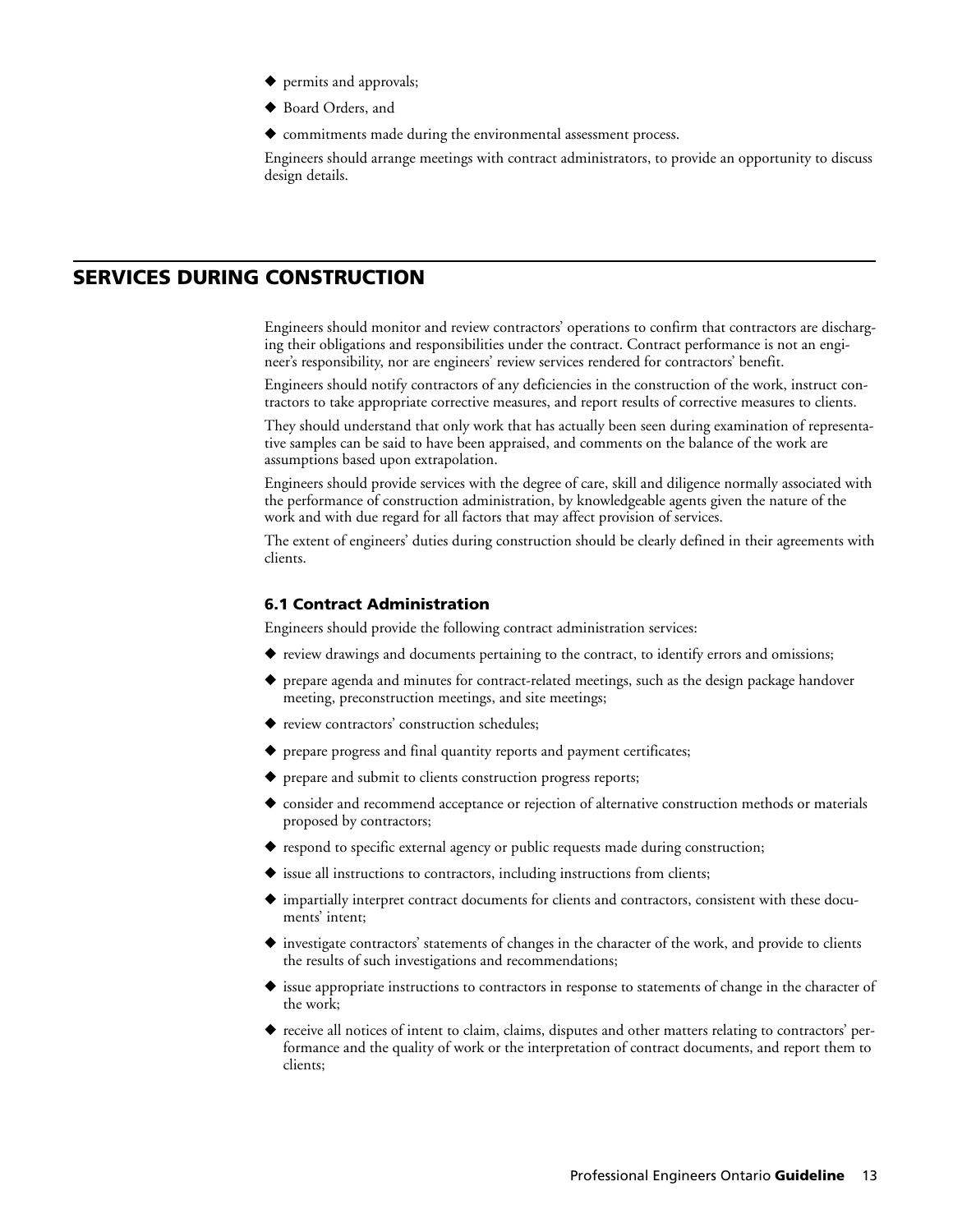- **◆** provide reports and recommendations to assist client's in dealing with claims, disputes and other matters relating to contractors' performance and the quality of work or the interpretation of contract documents;
- ◆ communicate client's decisions to contractors:
- ◆ review such submissions as shop drawings, mix designs and product data from contractors, and
- prepare change orders for contractors' signature, and instruct contractors to carry out changes.

## **6.2 Resident Inspection During Construction**

Engineers should carry out the following for resident inspection related to the contract:

- ◆ coordinate, organize and control the activities of all staff employed in administering the contract, and coordinate their work activities with those of contractors;
- ◆ undertake all necessary record keeping in connection with: layout for construction purposes, if required; surveying for payment purposes; daily diaries on contract progress; equipment and personnel used by contractors daily, and measuring as necessary for payment record purposes, including acceptance of grades;
- ◆ carry out all on-site inspection, surveying, measuring, monitoring and review of construction and performance to ensure that work is constructed within the contract 's intent;
- **◆** reject unacceptable construction practices and deficient materials and work;
- ◆ provide reference surveys to contractors and, where necessary, check contractors' surveys;
- ◆ arrange for or carry out all necessary field testing and inspection of installed materials and equipment;
- **◆** investigate, report and advise on unexpected circumstances that may arise during construction, and
- **◆** arrange for specialist services as warranted.

#### **6.3 Environmental Monitoring**

For environmental monitoring, engineers should:

- ◆ ensure compliance with commitments made during the environmental assessment process and requirements contained in permits and approvals;
- ◆ inspect to ensure that mitigation measures are present, working and maintained to provide the expected level of control and/or protection;
- **◆** ensure that additional measures are provided to address unexpected environmental problems that develop during construction, and
- ◆ arrange for or carry out specialist environmental inspection services for projects having significant environmental sensitivities.

# **6.4 As-Built Documentation**

Engineers may be required to provide such as-built documentation as:

- **◆** as-built drawings in reproducible format;
- **◆** testing and monitoring reports;
- **◆** change orders;
- ◆ inspectors' diaries and measurement records;
- **◆** photographic records, and
- **◆** preparation of project construction reports.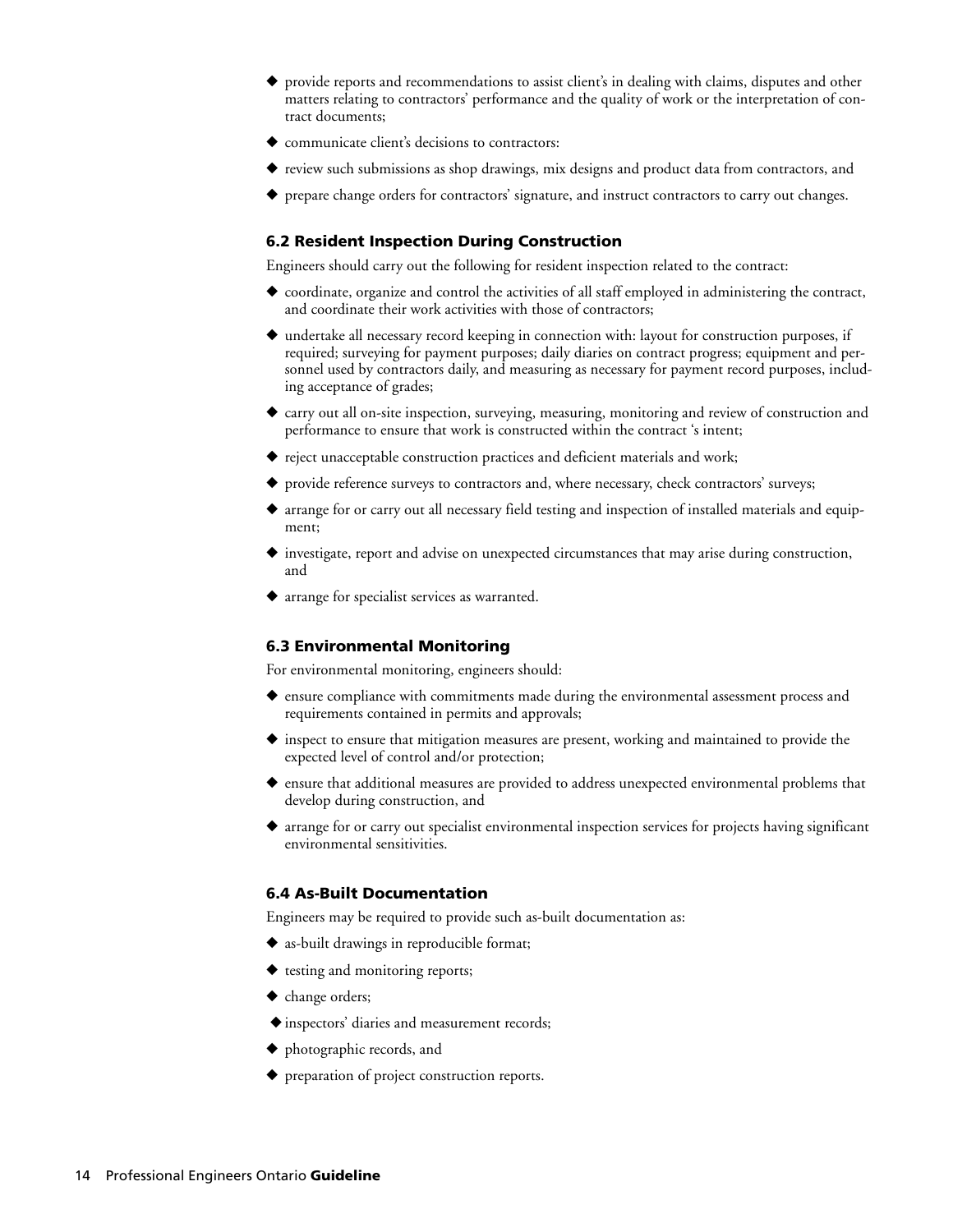### **6.5 Acceptance**

Engineers should provide such acceptance services as:

- **◆** joint inspections with representatives of contractors and/or clients, to establish the date of substantial performance and/or the date of the contract's completion;
- ◆ carry out or arrange for an inspection of the site, to determine whether there are any outstanding environmental issues;
- **◆** advise clients of any outstanding claims;
- **◆** prepare certificates of substantial performance and/or completion certificates;
- ◆ conduct inspections at completion and/or after the guaranteed maintenance period, as applicable.

# **RELATED SERVICES**

The services in this category vary in scope, depending upon clients' needs. The following specialist services may be performed by project engineers or by other engineers under separate agreements with clients:

- ◆ geotechnical/geoenvironmental investigations;
- ◆ natural resources inventories and surveys, including fauna and flora characterization for ecologically sensitive developments;
- **◆** heritage and archaeological studies;
- **◆** property acquisitions and easement negotiations;
- **◆** stormwater management studies, and
- **◆** quality assurance and quality control (QA/QQ) tests.

Engineers are responsible for preparing terms of reference for and coordination of geotechnical/geoenvironmental investigations and QA/QC tests. Any other services provided by engineers in conjunction with the provision of specialist services should be considered as additional services, unless stated otherwise in engineers' agreements with clients.

## **7.1 "Bump-up" in the Class EA Process**

The scope of the project will indicate the number of public meetings engineers are required to attend under the Class Environmental Assessment process. Any additional meetings and/or work resulting from a "bump-up" will be considered as additional engineering services.

#### **Prepared by:**

Ken Yu, P.Eng. (Chair) Mike Chung, P.Eng. Roger Hanmer, P.Eng. Thomas Kazmierowski, P.Eng. Virendra K. Sahni, P.Eng. Roy Skelton, P.Eng. William Wilcox, P.Eng.